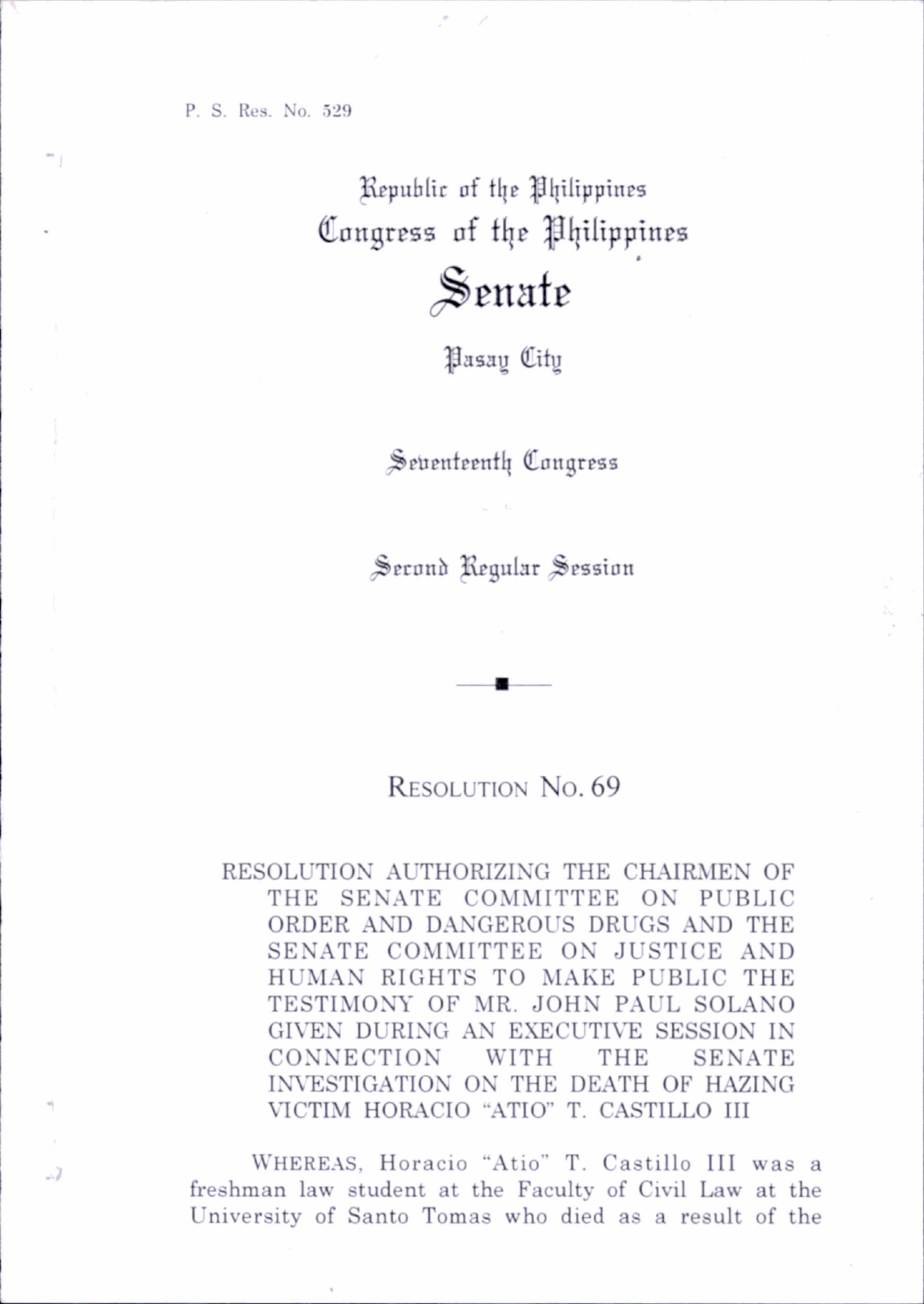hazing and initiation rites conducted by the Aegis Juris Fraternity of which he was an applicant;

WHEREAS, following the death of Atio Castillo, Senator Juan Miguel Zubiri filed PSR No. 504 and delivered a privilege speech on the matter on 20 September 2017;

WHEREAS, the Senate Committee on Public Order and Dangerous Drugs and the Senate Committee on Justice and Human Rights, to which the abovementioned Proposed Senate Resolution was referred, together with the privilege speech of Senator Zubiri and other related Senate Bills, including SB Nos. 27, 199, 223, 1161 and 1591, jointly conducted an inquiry in aid of legislation on 25 September 2017;

WHEREAS, during the inquiry, one (1) of the resource persons, Mr. John Paul Solano, a member of the Aegis Juris Fraternity and also a principal suspect in the case, refused several times to divulge vital information in the case based on his rights against self-incrimination;

WHERKAS. on the same hearing. Mr. Solano assailed the inquest proceedings conducted by the Department of Justice and said that he is prepared to divulge all personal knowledge he has on the case through a sworn statement if a preliminary investigation will be conducted;

WHEREAS, during the course of the hearing, Mr. Solano has agreed to divulge all personal knowledge he has on the death of Atio Castillo in an executive session:

Whereas, following the accession of Mr. Solano to an executive session, the Presiding Chairman of the joint hearing. Senator Panfilo Lacson, immediately called for an executive session;

WHEREAS, the executive session was attended by Senators Panfilo Lacson. Juan Miguel Zubiri, Sherwin Gatchalian and Paolo Benigno "Bam" Aquino IV, and Mr. Solano and his counsel. Atty. Paterno Esmaquel;

 $\overline{2}$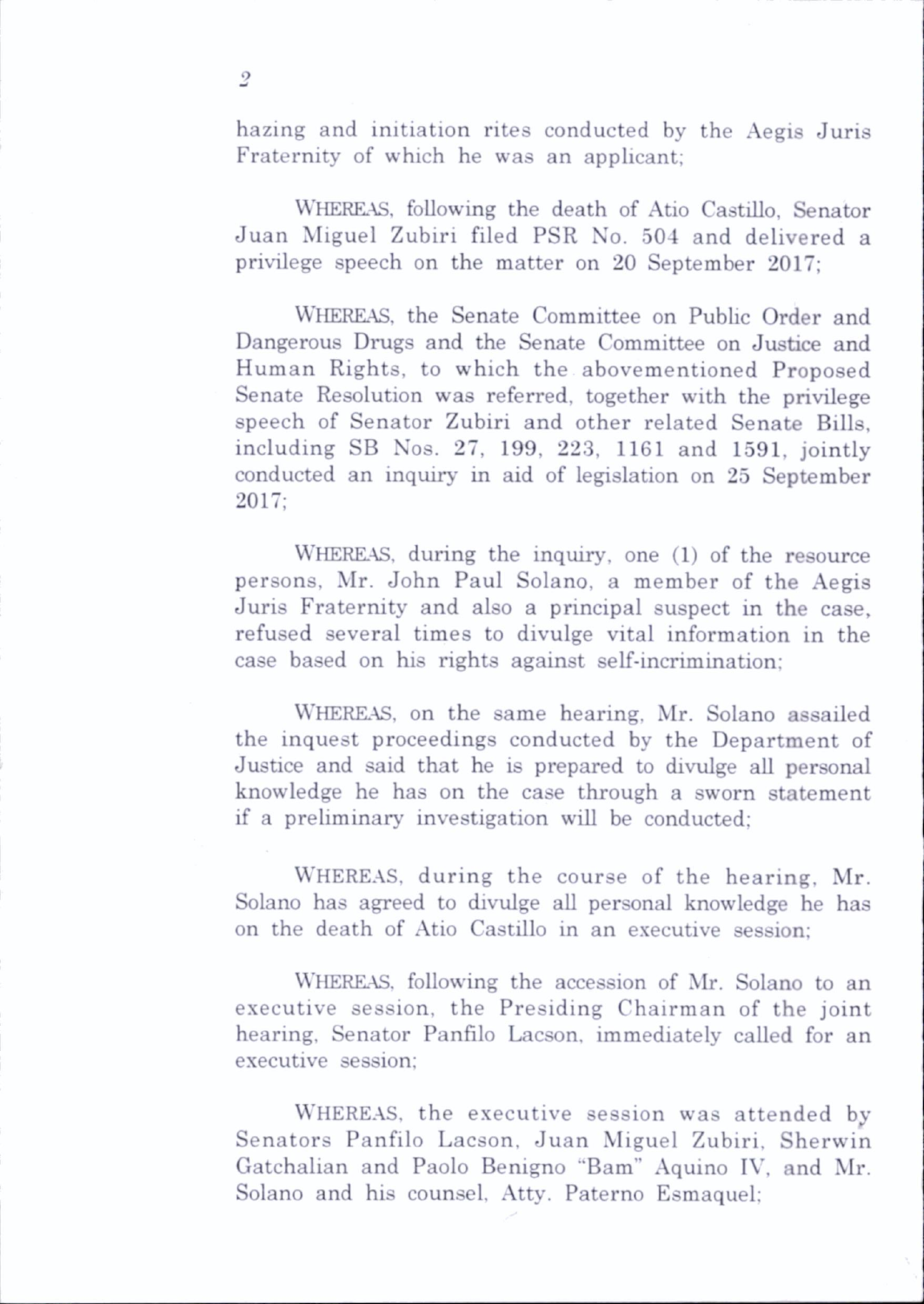WHEREAS, Mr. Solano, during the executive session and in the presence of counsel, divulged vital information that will help the authorities solve the case, prosecute the culprits and give justice to the death of Atio Castillo;

WHEREAS, despite the two (2) preliminary investigations conducted by the prosecutors of the Department of Justice and since the Senate hearing on 25 September 2017, Mr. Solano has yet to execute a sworn statement and make public all personal knowledge he has on the death of Atio Castillo;

WHEREAS, Section 11 (3) of the Senate Rules of Procedure Governing Inquiries in Aid of Legislation states that: "Testimony taken or material presented in an executive session, or any summary thereof, shall not be made public, in whole or in part, unless authorized by the Committee";

WHEREAS, Section 128 of the Senate Rules also provides that "The President as well as the Senators and the officials and employees of the Senate shall absolutely refrain from divulging any of the confidential matters taken up by the Senate, and all proceedings which might have taken place in the Senate in connection with the said matters shall be likewise considered as strictly confidential until the Senate, by two-thirds  $(2/3)$  vote of all its Members, decides to lift the ban of secrecy";

WHEREAS, after careful consideration of the issues, the undersigned Members of the Senate have decided to authorize the Chairmen of the said Committees to make public the testimony of Mr. John Paul Solano given in an executive session as specified in the Senate Rules Governing Inquiries in Aid of Legislation: Now. therefore, be it

Resolved, as it is hereby resolved, To authorize the Chairmen of the Senate Committee on Public Order and Dangerous Drugs and Senate Committee on Justice and Human Rights to make public the testimony of Mr. John